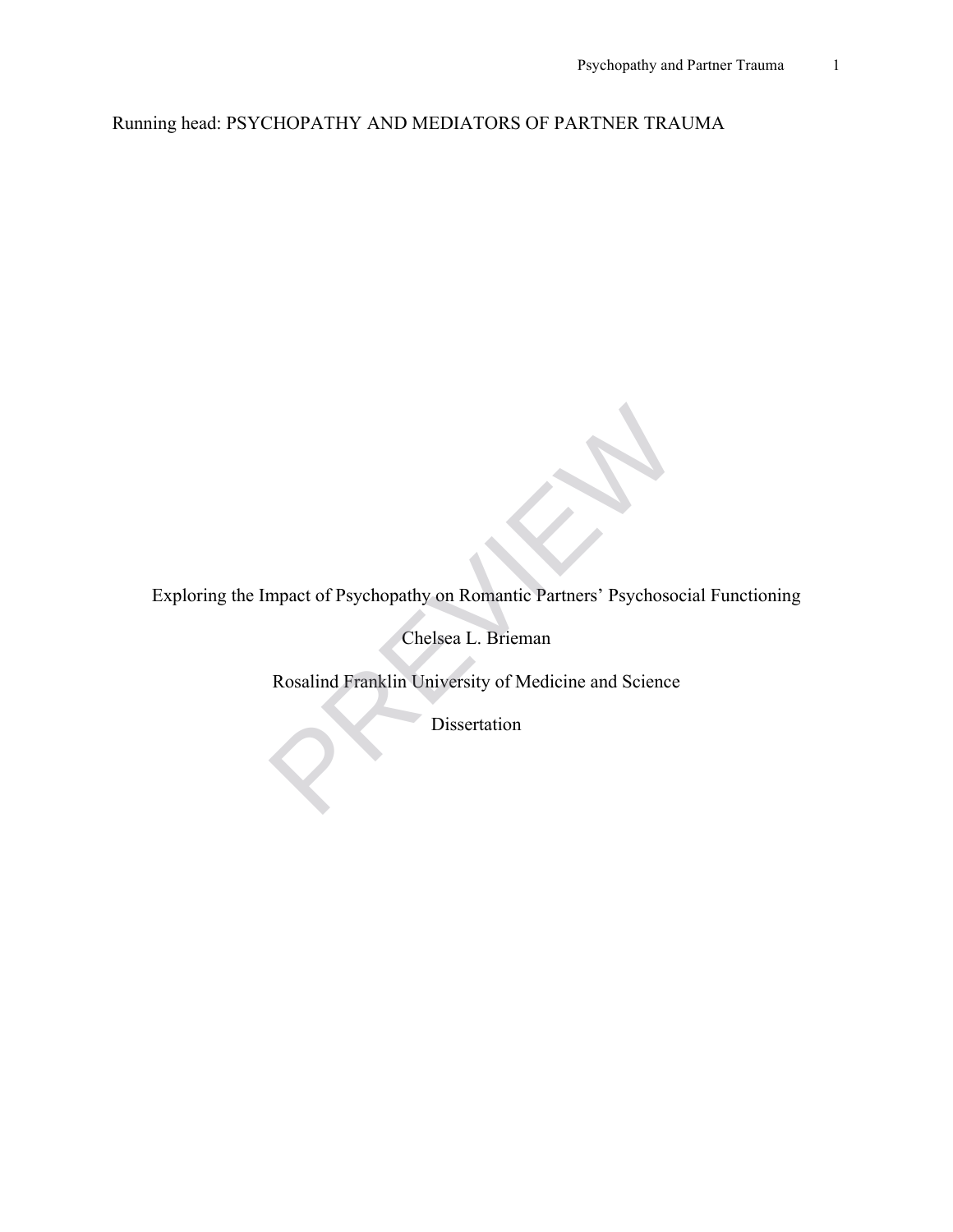ProQuest Number: 10036431

All rights reserved

INFORMATION TO ALL USERS The quality of this reproduction is dependent upon the quality of the copy submitted.

In the unlikely event that the author did not send a complete manuscript and there are missing pages, these will be noted. Also, if material had to be removed, a note will indicate the deletion.



ProQuest 10036431

Published by ProQuest LLC (2016). Copyright of the Dissertation is held by the Author.

All rights reserved. This work is protected against unauthorized copying under Title 17, United States Code Microform Edition © ProQuest LLC.

> ProQuest LLC. 789 East Eisenhower Parkway P.O. Box 1346 Ann Arbor, MI 48106 - 1346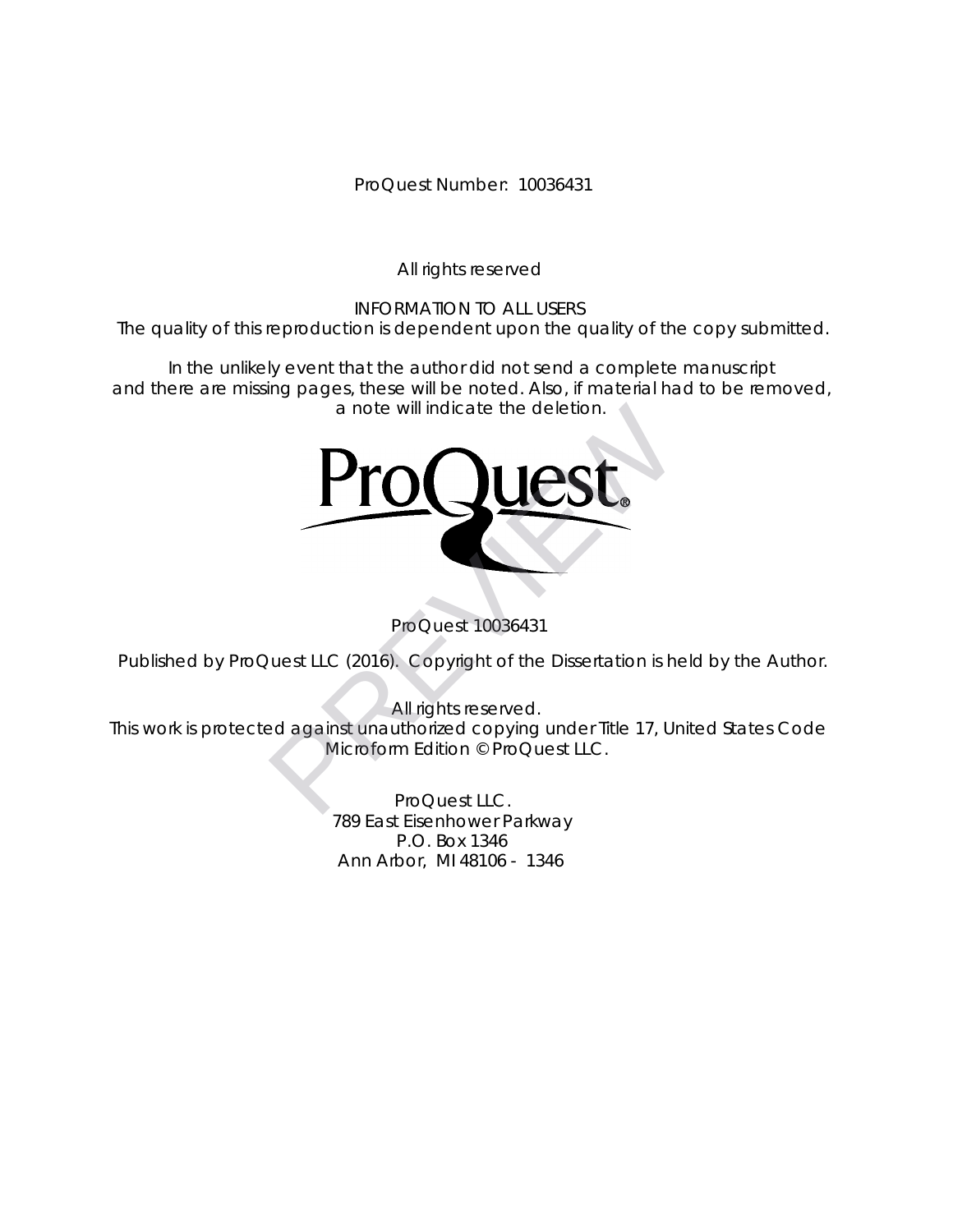## ROSALIND FRANKLIN UNIVERSITY

### OF MEDICINE AND SCIENCE

**College of Health Professions** 

#### REPORT OF FINAL EXAMINATION FOR THE DEGREE OF DOCTOR OF PHILOSOPHY IN CLINICAL **PSYCHOLOGY**

The Chair of the Examining Committee is asked to report the result to the Office of the Dean without delay

Candidate: Chelsea Brieman

#### **Department: Psychology**

**Title of Thesis as Accented** 

| Names of Committee Members                                                                                    | <b>Signatures of Committee Members</b> |
|---------------------------------------------------------------------------------------------------------------|----------------------------------------|
| David Kosson, Ph.D.                                                                                           |                                        |
| John Calamari, Ph.D.                                                                                          |                                        |
| Rachel Greenley, Ph.D.                                                                                        |                                        |
| Kenneth Kessler, Ph.D.                                                                                        |                                        |
| Michael Vitacco, Ph.D.                                                                                        |                                        |
|                                                                                                               |                                        |
|                                                                                                               |                                        |
| The candidate $\boxtimes$ is $\Box$ is not recommended for degree.<br>Date of Examination: September 15, 2015 | David Lon<br>Signature                 |
|                                                                                                               | David Kosson, Ph.D., Committee Chair   |
|                                                                                                               |                                        |

| represented to port |
|---------------------|
| <i>Signature</i>    |

Chelsea Brieman has been admitted to the degree of Doctor of Philosophy in Clinical Psychology.

nes Carlson, PhD, MS, PA-C Dean, College of Health Professions

August 2014 version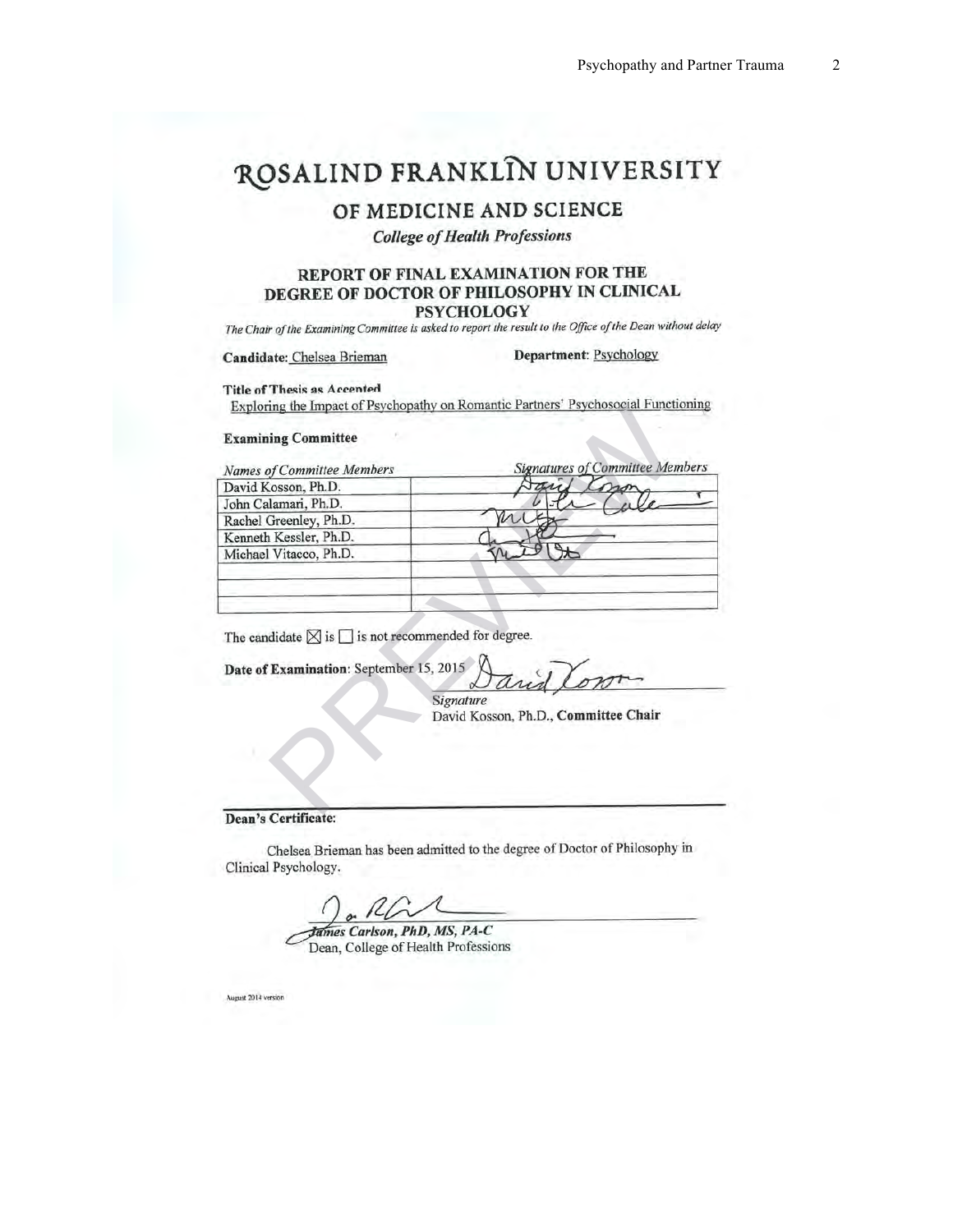### Table of Contents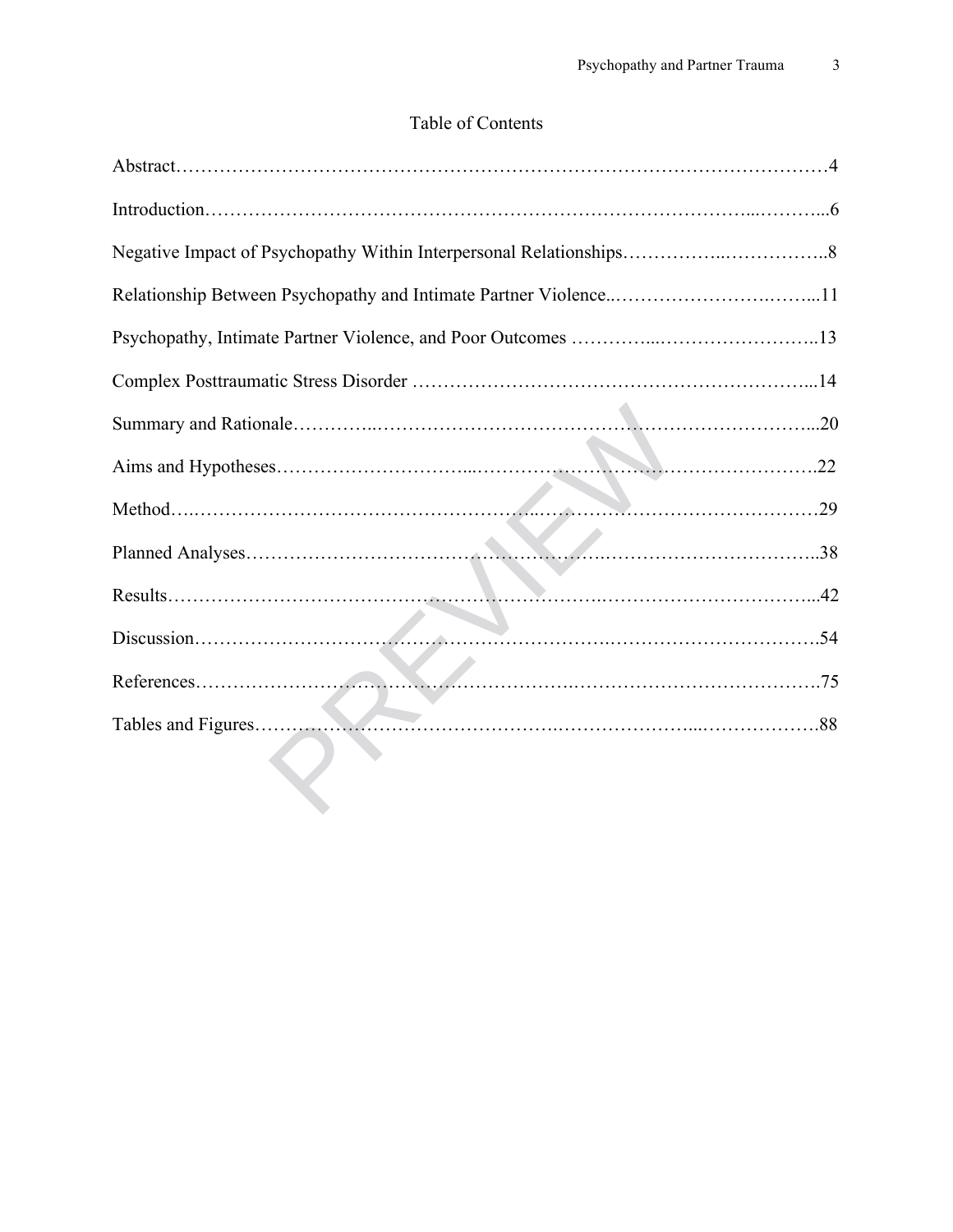#### Abstract

 The negative effects of psychopathy have been widely studied with regards to recidivism and other detrimental effects to society, but very few studies have directly examined the impact on romantic partners. To the extent that psychopathic individuals are psychologically and physically abusive within their interpersonal relationships, those involved with psychopathic individuals may experience a wide range of psychosocial and psychological consequences, including Posttraumatic Stress Disorder (PTSD), complex PTSD symptoms, psychological impairment, and poor relationship satisfaction. The current study was designed to examine the association between women's psychological and psychosocial functioning and their male partners' psychopathic traits. This study was the first to examine this link utilizing an expertrater measure of psychopathy and the first to use an incarcerated sample of male offenders and their current female partners. In addition, this study examined the roles of women's childhood maltreatment and social support in the development of trauma symptoms. The final goal of the current study was to examine the degree to which psychopathy is uniquely associated with poor outcomes for their current romantic partners above and beyond the effects of intimate partner violence (IPV). Supplementary and exploratory aims examined the roles of self-reported personality traits and relationship satisfaction. Findings were consistent with some predictions such that male partners' psychopathic traits and rates of IPV within the relationship were associated with psychosocial and psychological impairment for the female participants. In addition, there was evidence that social support had an indirect effect on the relationship between male partners' psychopathic traits and women's trauma symptoms. As part of two supplementary aims, women accurately rated their male partners on psychopathic traits on an adapted self-report measure of psychopathic traits in comparison with the PCL-R). In addition, women's selfr relationship satisfaction. The current study was designed t<br>women's **psychological and psychosocial functioning and th**<br>increased in the first to use an incarcerated sample of male<br>partners. In addition, this study exami

 $\boxed{03}$ 

cecile prinz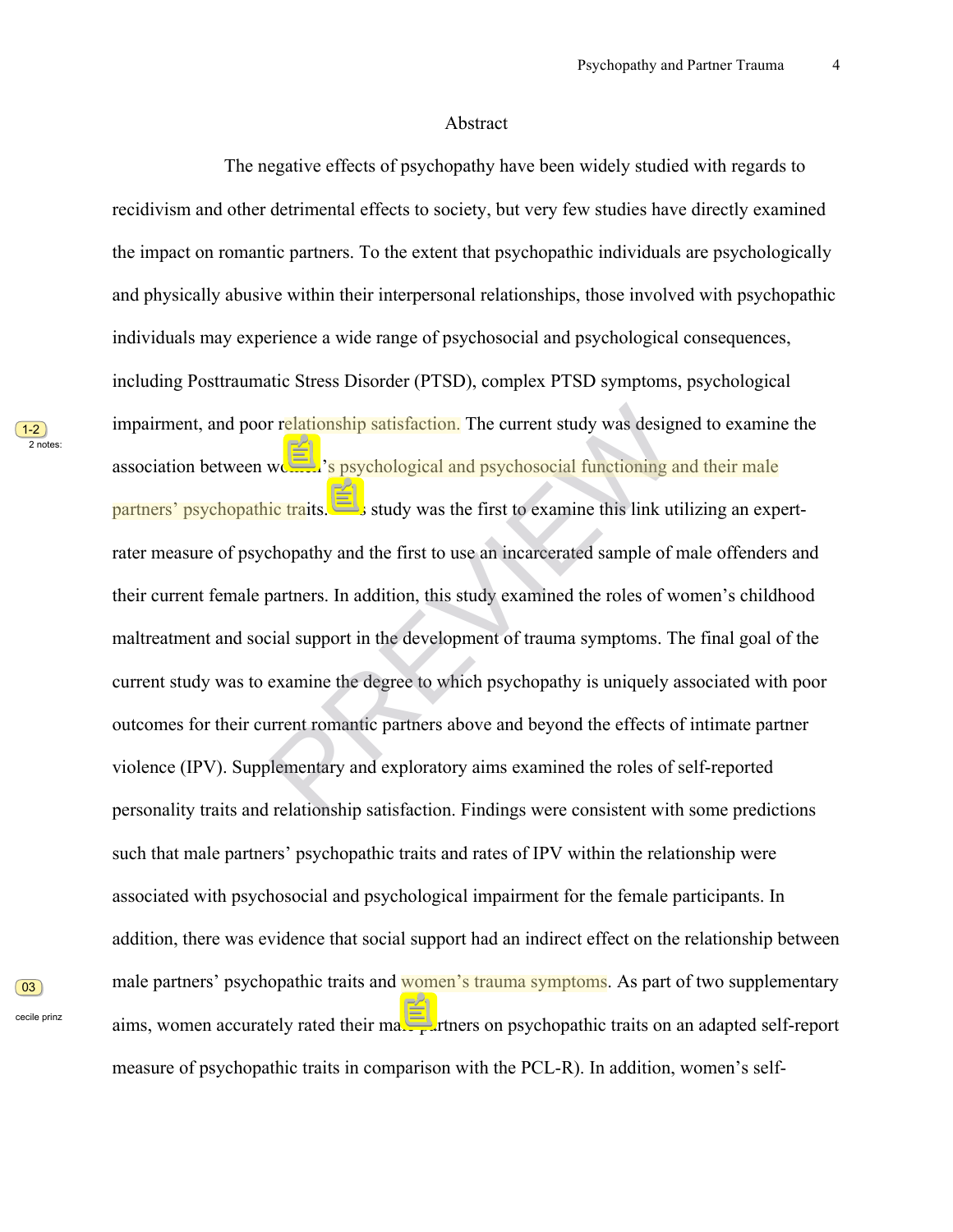reported psychopathic traits were moderately associated with male partners' PCL-R scores, suggesting that women in relationships with psychopathic individuals had higher levels of psychopathic traits themselves. Overall, there was some evidence for the detrimental effects of psychopathy on romantic partners, although IPV was also associated with impairments in functioning. The implications and limitations of these findings were discussed.

PREVIEWS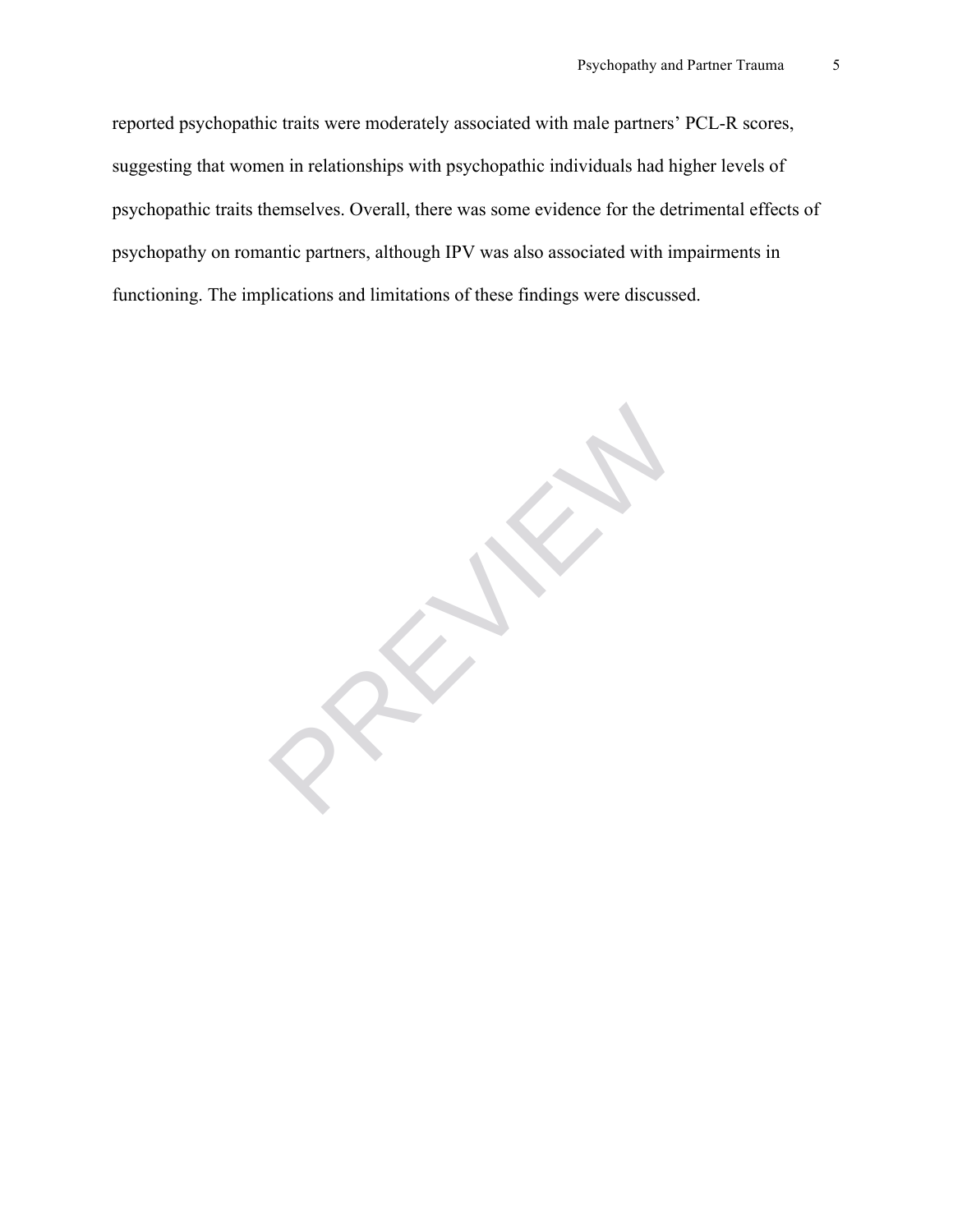#### **Exploring the Impact of Psychopathy on Romantic Partners' Psychosocial Functioning**

 The negative effects of psychopathy have been widely studied with regards to recidivism and other detrimental effects to society, but very few studies have directly examined the impact on the psychopathic individual's parents, siblings, children, or romantic partners. A few exploratory studies have suggested psychopathy has a devastating impact on the victims. To the extent that psychopathic individuals are psychologically and physically abusive within their interpersonal relationships, those involved with psychopathic individuals may experience a wide range of psychological and psychosocial consequences such as depression, substance use, social withdrawal, sleep difficulties, and anxiety disorders such as Posttraumatic Stress Disorder (PTSD).

Violence against women is a serious public health issue with one in four women reporting victimization by an intimate partner during their lifetime (Tjaden & Thoennes, 2000). There is a substantial body of literature examining the effects of intimate partner violence on victims, but the literature on psychopathy and victims is very limited. Most research on psychopathy and violence has significance for the perpetrators, and not enough of this research has implications for the victims of such maltreatment. The current study was designed to examine the association between women's psychological and psychosocial functioning and psychopathic traits in their current male partners. This study was the first to examine this link utilizing an expert-rater measure of psychopathy and the first to use an incarcerated sample of male offenders. In addition, this study was designed to examine potential mediators of these relationships. Women's level of social support was examined as a mediator of the relationship between male partners' psychopathic traits and women's trauma symptoms. In addition, male partners' psychopathic traits were examined as a potential mediator of the relationship between al and psychosocial consequences such as depression, substantiant<br>Fificulties, and anxiety disorders such as Posttraumatic Stress<br>inst women is a serious public health issue with one in four<br>on by an intimate partner durin

 $\boxed{04}$ cecile prinz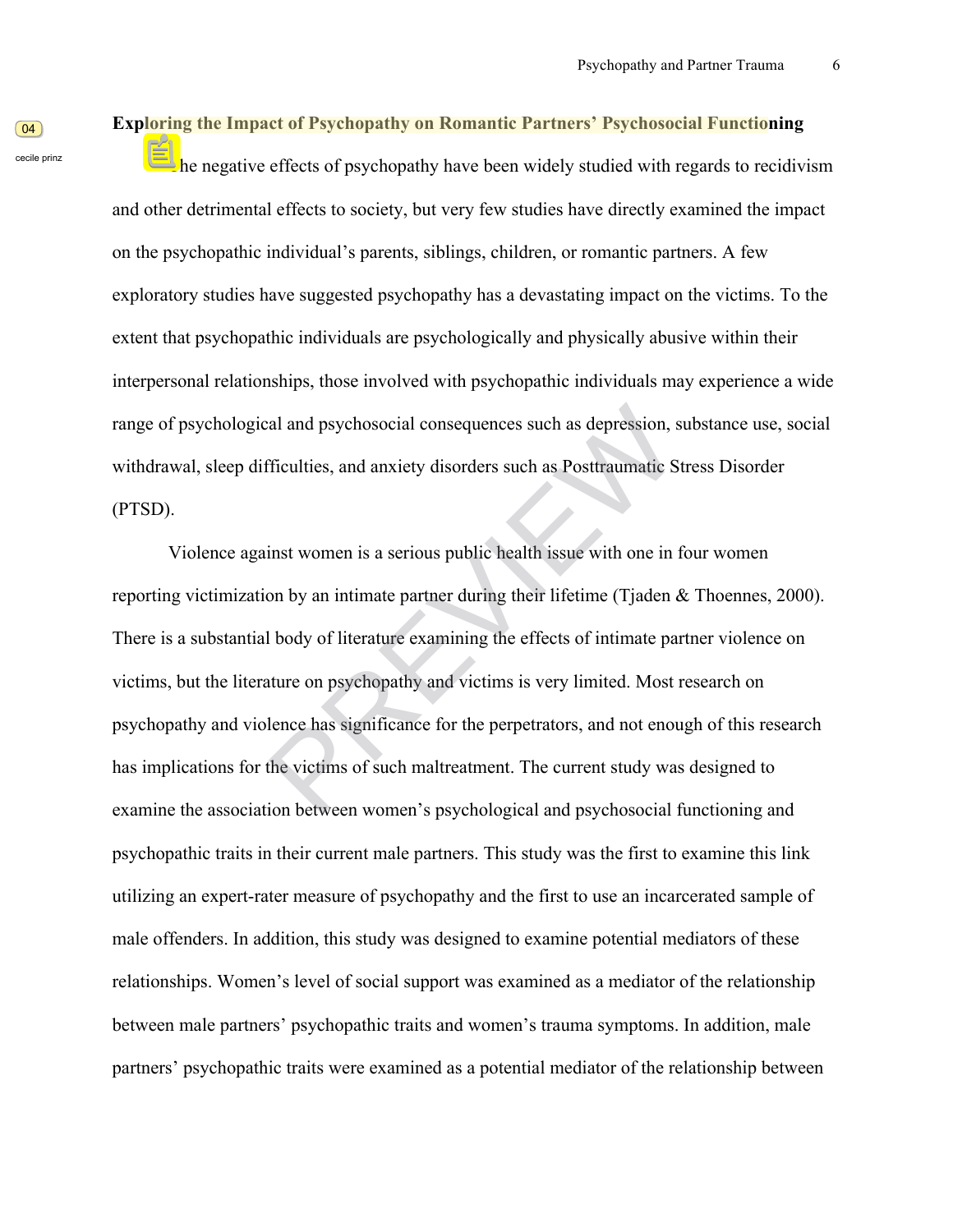women's childhood maltreatment histories and their current trauma symptoms. Evidence that poor social support explains the relationship between women's trauma symptoms and their male partners' psychopathic traits would have implications for the prevention or amelioration of such symptoms during or after an abusive relationship. If psychopathic traits were found to partially explain the relationship between women's childhood maltreatment experiences and current trauma symptoms, this would provide evidence that psychopathic individuals have a detrimental impact on partners' psychological functioning, above and beyond the effects of early traumatic experiences.

The final goal of the current study was to examine the relationship between psychopathy and intimate partner violence (IPV). There is ample research suggesting a relationship between IPV and negative outcomes for victims of domestic abuse (Gelles & Harrop, 1989; Jones, Hughes & Unterstaller, 2001; Marshall, 1996). Research suggests some degree of overlap between psychopathic individuals and perpetrators of IPV, but there is no research examining the degree to which psychopathy is uniquely associated with poor outcomes for their current romantic partners above and beyond the effects of IPV. To the extent that psychopathic individuals perpetrate psychological and physical abuse within relationships, it is important to examine whether IPV explains the link between women's psychosocial impairment and their partners' psychopathic traits. Although there is evidence that some women perpetrate violence against their male partners, the majority of domestic violence research has focused on male perpetrators and female victims. Current estimates suggest that 85 to 95% of intimate partner violence victims are women (Bureau of Justice Statistics Crime Data Brief, 2003). In addition, because this current sample included incarcerated male offenders and their female significant others, this paper will generally refer to the females as victims and the male partners as the I of the current study was to examine the relationship by<br>violence (IPV). There is ample research suggesting a re<br>tcomes for victims of domestic abuse (Gelles & Harrop<br>er, 2001; Marshall, 1996). Research suggests some deg<br>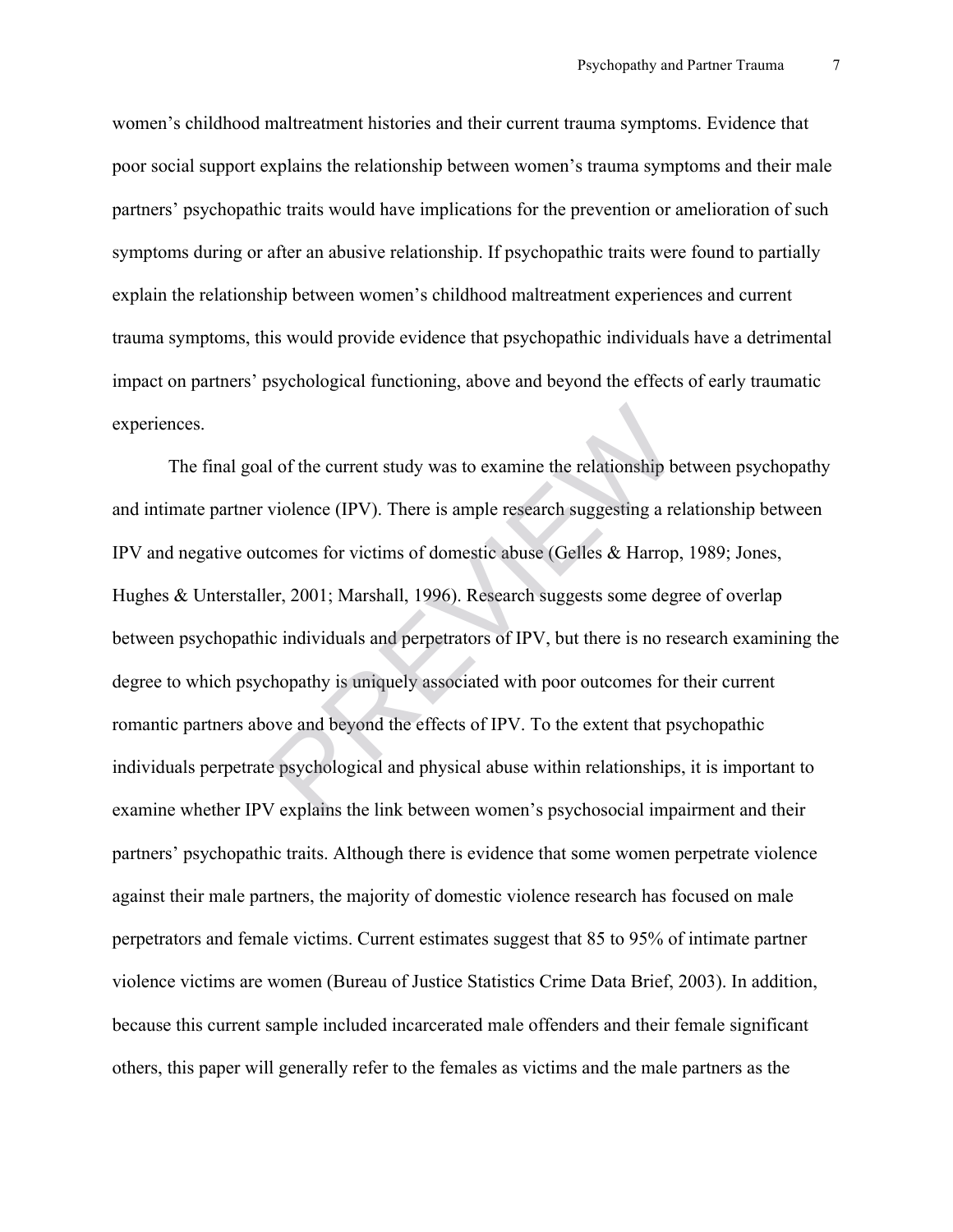perpetrators.

#### **Negative Impact of Psychopathy Within Interpersonal Relationships**

Research has demonstrated the negative consequences of psychopathy within the context of various interpersonal relationships. By definition, psychopathic individuals are narcissistic, callous, and manipulative, and they often engage in irresponsible, impulsive, and violent behaviors. Psychopathic individuals are often parasitic and take advantage of others' vulnerabilities to acquire things they desire. Research suggests these traits and behaviors negatively impact the children and romantic partners of individuals with psychopathic traits in various capacities (Uzieblo, Boelaert & Bijttebier, 2011; Uzieblo, Soetens, & Bijttebier, 2011). Not only is the harm sometimes physical, it is also psychological, emotional, social, and financial (Brown & Leedom, 2008; Kirkman, 2005).There have been a few studies that have examined the relationship between psychopathy and negative outcomes for significant others. However, these studies have substantial limitations, which will be discussed in reference to each specific study below. e children and romantic partners of individuals with psy<br>
Vzieblo, Boelaert & Bijttebier, 2011; Uzieblo, Soetens, &<br>
sometimes physical, it is also psychological, emotional<br>
2008; Kirkman, 2005). There have been a few stud

An exploratory study by Kirkman (2005) examined the unique experiences of women who reported being in romantic relationships with men with psychopathic traits. Women rated their partner's psychopathic traits using the Hare P-SCAN, a screening device designed for use with community samples to indicate the presence of interpersonal, affective, and lifestyle facet traits of psychopathy, and only those reporting psychopathic traits in their partners were interviewed about their experiences. Seventy-five percent of the women involved with psychopathic individuals reported their partners used their homes and money in a parasitic manner, some even draining their bank accounts. All of the women reported experiencing emotional and psychological abuse by their partners, including some of the following behaviors: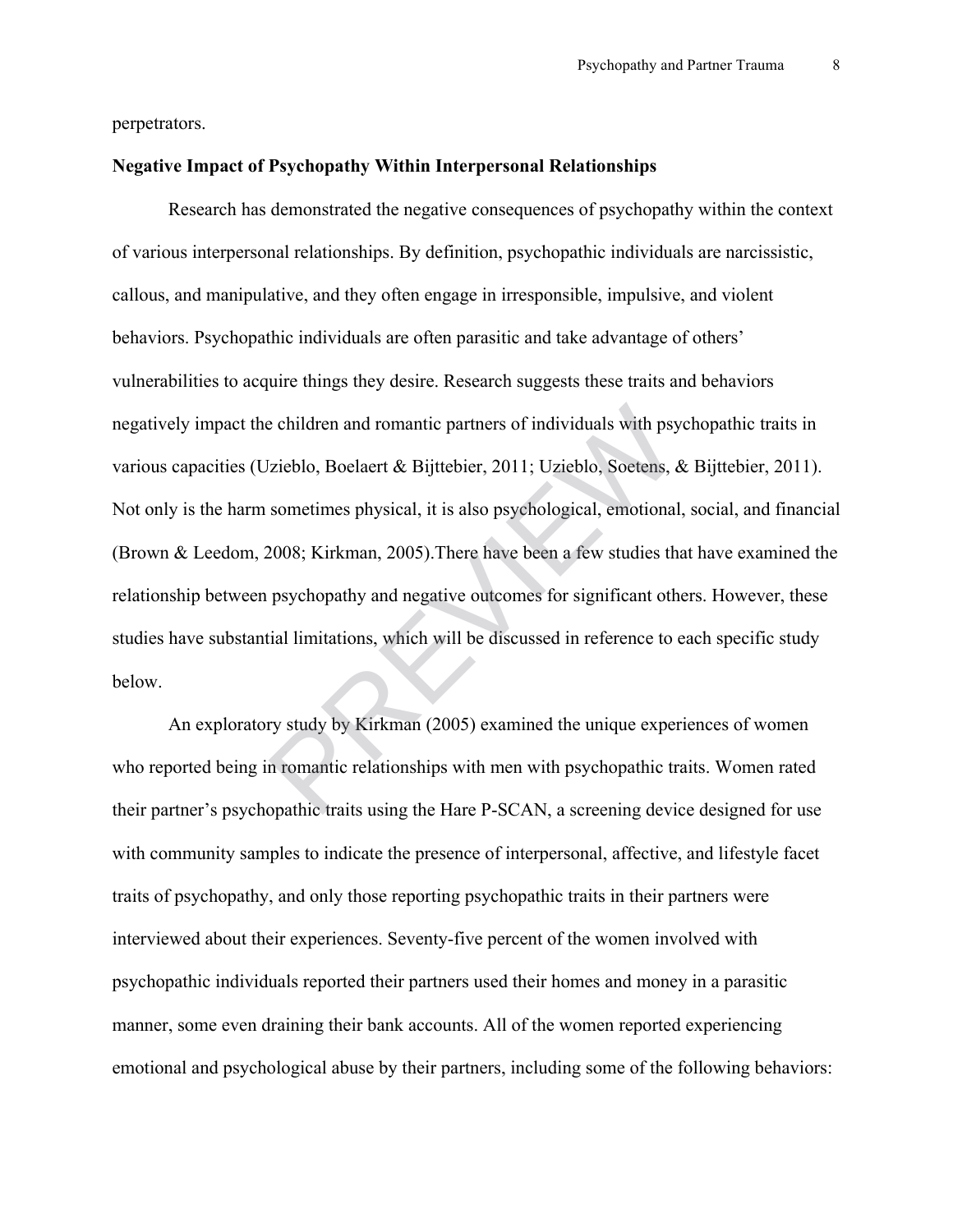public humiliation, sexual harassment, threatening to physically assault her or her child, threatening to leave her, convincing her she was crazy, and controlling her eating or sleeping habits. These women reported their psychopathic partners often cheated on them, were physically and sexually assaultive, and often emotionally abused their children. In addition, 75 percent of the women reported they were isolated from others because their partners damaged their relationships with family and friends, prevented communication with others, or forced the two of them to move somewhere remote and unfamiliar. These firsthand accounts by psychopathic individuals' romantic partners provide evidence for all of the ways they can be negatively impacted. However, this study appears to have several limitations. The women generated ratings of the male partners' psychopathic traits using an adapted version of a selfreport measure. In addition, the women gave in-depth narratives of their experiences, which were coded for themes. No validated measures of psychological or psychosocial functioning were used. halas' romantic partners provide evidence for all of the ways<br>However, this study appears to have several limitations. The<br>the male partners' psychopathic traits using an adapted vers<br>ddition, the women gave in-depth narra

 $\boxed{05}$ 

cecile prinz

A study by Uzieblo, Soetens, and Bijttebier (2011) also assessed different areas of functioning among women involved with men with psychopathic traits. More specifically, the researchers examined the link between the women's psychosocial functioning and psychopathic traits in their male partners using a sample of heterosexual couples in the community. Psychopathic traits were assessed using the Self-Report Psychopathy Scale (SRP-III; Paulhus, Neumann & Hare, 2011). Not only did the male partners complete the self-report version of the SRP-III, but their female partners also rated their partners' psychopathic traits using an adaptation of the same measure. The researchers found that the male and female SRP-III ratings were correlated  $(r = .48)$ , suggesting the female partners may have had some insight into their partners' psychopathic features. In addition, they reported that the female partners of individuals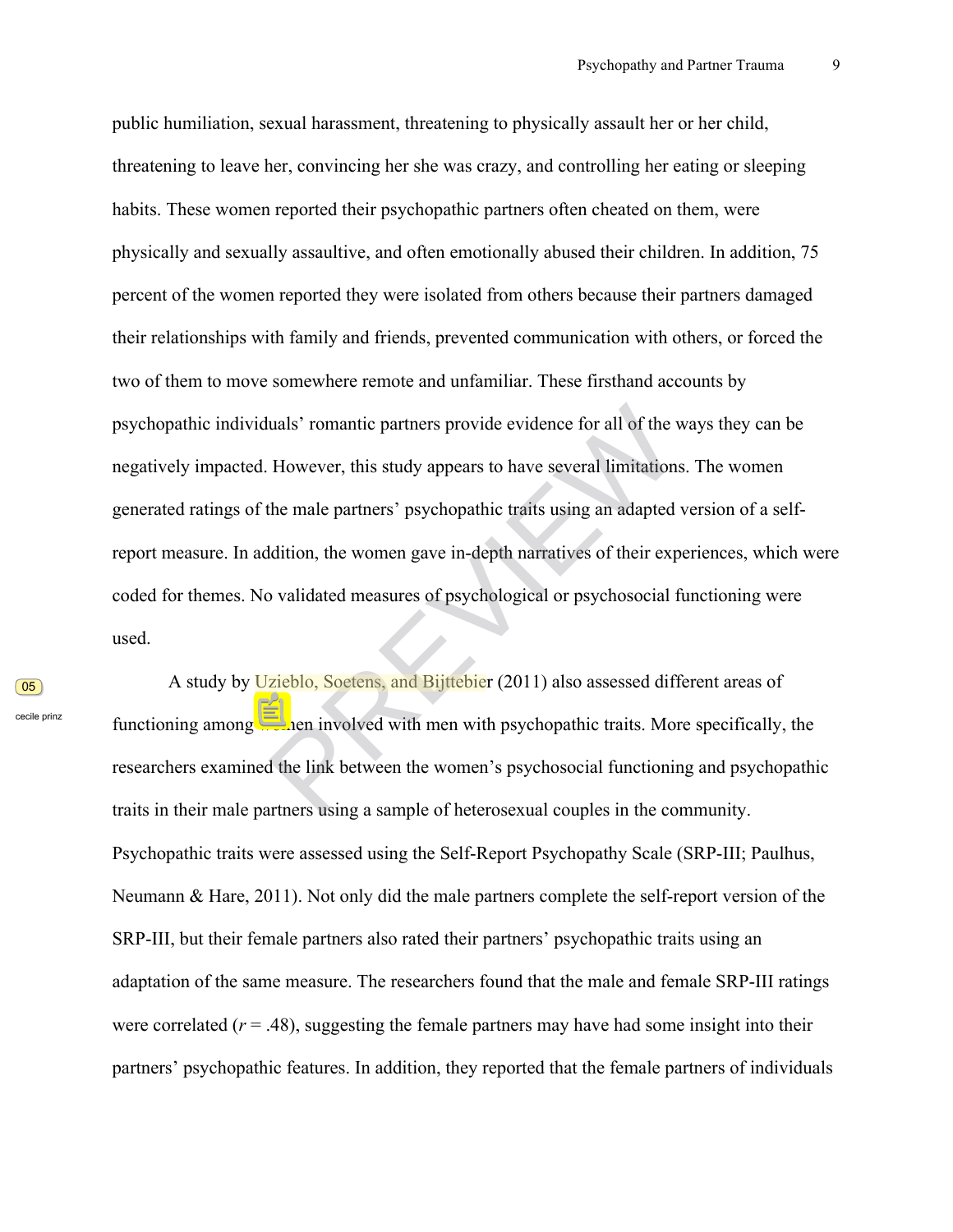with psychopathic traits exhibited more psychosocial problems than those who were in relationships with nonpsychopathic individuals. These problems included higher rates of depressive symptoms, paranoid thoughts, somatic complaints, and hostility. In addition, Uzieblo and colleagues (2011) reported that the female partners also reported lower levels of relational satisfaction (e.g., less independence and a weakened self-identity). However, this study's limitation was its utilization of a measure adapted from a self-report measure of psychopathy, which could be subject to substantial bias. In addition, the study provided no information on whether the women's SRP ratings of their partners correlated with other criteria previously associated with psychopathy. In other words, the authors did not report information on the validity of the women's SRP ratings of their partners beyond the correlation with the males' selfreport SRP ratings. Although the male and female SRP-III ratings were associated, no third-party measure of psychopathy was used to confirm the validity of these ratings. s SRP ratings of their partners correlated with other criteria<br>hopathy. In other words, the authors did not report informat<br>n's SRP ratings of their partners beyond the correlation with<br>Although the male and female SRP-III

Brown and Leedom (2008) surveyed approximately 75 women who reported having prior relationships with psychopathic individuals. The women completed the P-SCAN in reference to their former partners, indicating that their former partners exhibited traits consistent with a psychopathic personality (e.g., grandiosity and superficial charm, conning and manipulation, pathological lying, and an irresponsible and impulsive lifestyle). Brown and Leedom (2008) reported that these women experienced many negative consequences as a result of their romantic relationships with these individuals. Similar to the study by Kirkman (2005), the impact on these women was reportedly physical, psychological, emotional, financial, and social. However, it is important to note that women rated their former partners' psychopathic traits, and these ratings could have been inflated because the women were no longer in relationships with those men. In addition, it appears that no validated measures of psychological or social functioning were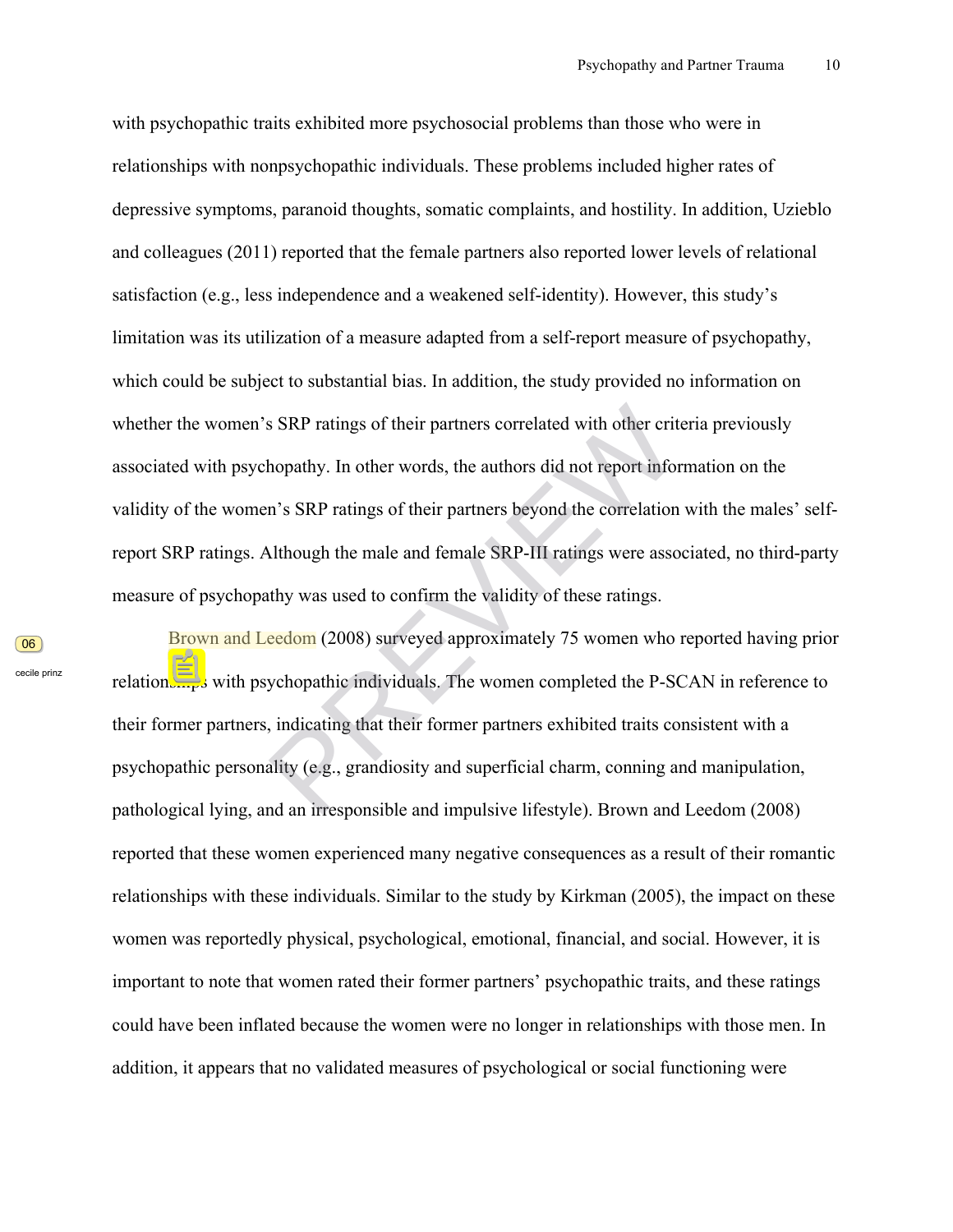utilized.

#### **Relationship Between Psychopathy and Intimate Partner Violence**

As reported in the studies above, women who indicated they were in relationships with psychopathic individuals have reported experiencing various forms of psychological and physical abuse (Brown & Leedom, 2008; Kirkman, 2005; Uzieblo et al., 2011). These forms of abuse are also prevalent in relationships characterized by IPV. Fowler and Westen (2011) have identified a psychopathic subtype of IPV perpetrators who are characterized as being more manipulative and instrumentally violent than other subtypes. Compared with non-psychopathic subtypes of IPV perpetrators, the psychopathic subtype was characterized as being more impulsive, lacking remorse, having higher rates of substance abuse, and having little investment in moral values. In addition, these psychopathic perpetrators were the most violent and controlling, and tended to use violence instrumentally, possibly in an attempt to control their partners. They also had the poorest level of global functioning and worst employment record, likely adding further strain to their relationships. This subtype had similar features as those labeled in prior studies as the generally violent group (Saunders, 1992), the instrumental group (Hamberger et al., 1996), the antisocial group (Dutton, 1998), and the generally violent/antisocial group (Holtzworth-Munroe & Stuart, 1994). Other studies have examined the prevalence of psychopathy in samples of males who have perpetrated intimate partner violence. One study examining IPV subtypes indicated that 14% of a sample of incarcerated domestic batterers met the criteria for psychopathy using the PCL-R assessment (Fernandez-Montalvo & Echeburua, 2008). Another study reported psychopathy (based on self-report ratings) was associated with high rates of IPV within a community sample of eighty-eight married couples (Marshall  $\&$ Holtzworth-Munroe, 2010). trumentally violent than other subtypes. Compared with<br>betrators, the psychopathic subtype was characterized as<br>emorse, having higher rates of substance abuse, and hav<br>ddition, these psychopathic perpetrators were the most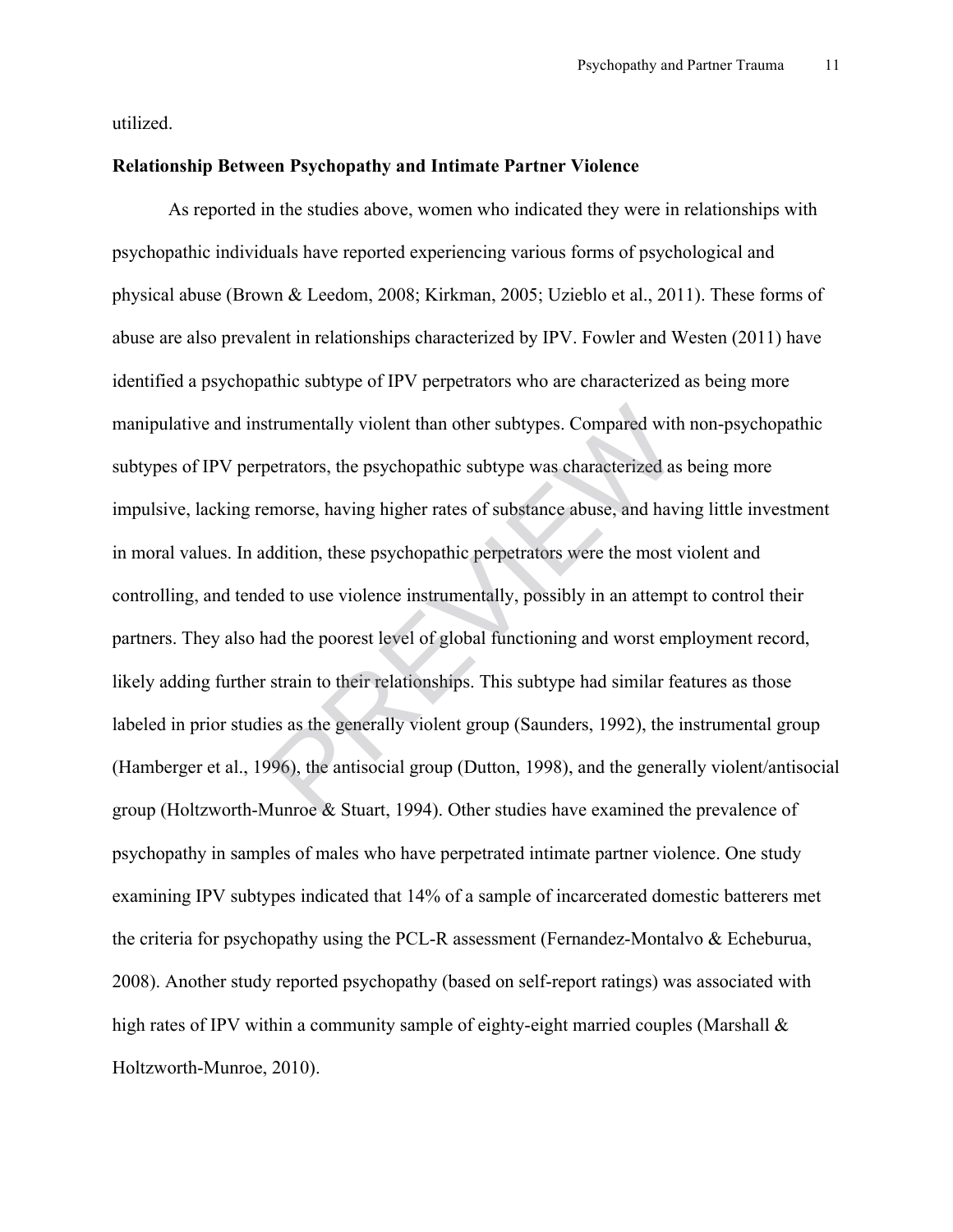Several researchers have reported psychopathic individuals commit a disproportionate amount of violence against partners, and that their violent recidivism towards partners tends to be frequent and severe (Boyle, O'Leary, Rosenbaum & Hassett-Walker, 2008; Hilton, Harris & Rice, 2001; Spidel et al., 2007; Swogger, Walsh & Kosson, 2007). Harris, Hilton and Rice (2011) reported that, among a large sample of men with a record of domestic violence charges, PCL-R scores uniquely predicted the number of recorded incidents of violence against a female intimate partner, even after controlling for other risk factors (e.g., relationship characteristics, attitude towards violence, neighborhood education, and unemployment rates). They also found that PCL-R scores were uniquely predictive of IPV incidents after controlling for DSM-IV ASPD scores (Harris et al., 2011).

Camilleri and Quinsey (2009) examined characteristics of males who were sexually coercive toward their partners. They reported psychopathy was a significant predictor of selfreported propensity for the use of sexual coercion in a community sample and that one-third of a sample of men convicted for partner rapes were psychopathic. Kosson, Kelly, and White (1997) also found that psychopathy scores were positively associated with self-reported acts of sexual aggression in a large sample of undergraduate males. Other researchers have reported similar associations between psychopathy and sexual violence, and some have reported psychopathic sexual offenders are also more sadistic in their aggression (Harris et al., 2003; Porter et al., 2000; Quinsey, Rice & Harris, 1995). These studies provide evidence for psychopathic individuals' proclivity to perpetrate violence against their partners and that the violence they commit tends to be of heightened frequency and severity. Ultimately, it is clear that psychopathic individuals' attitudes and behaviors within relationships can be detrimental in a number of ways. ence, neighborhood education, and unemployment rates<br>ere uniquely predictive of IPV incidents after controllin<br>is et al., 2011).<br>I Quinsey (2009) examined characteristics of males who<br>r partners. They reported psychopathy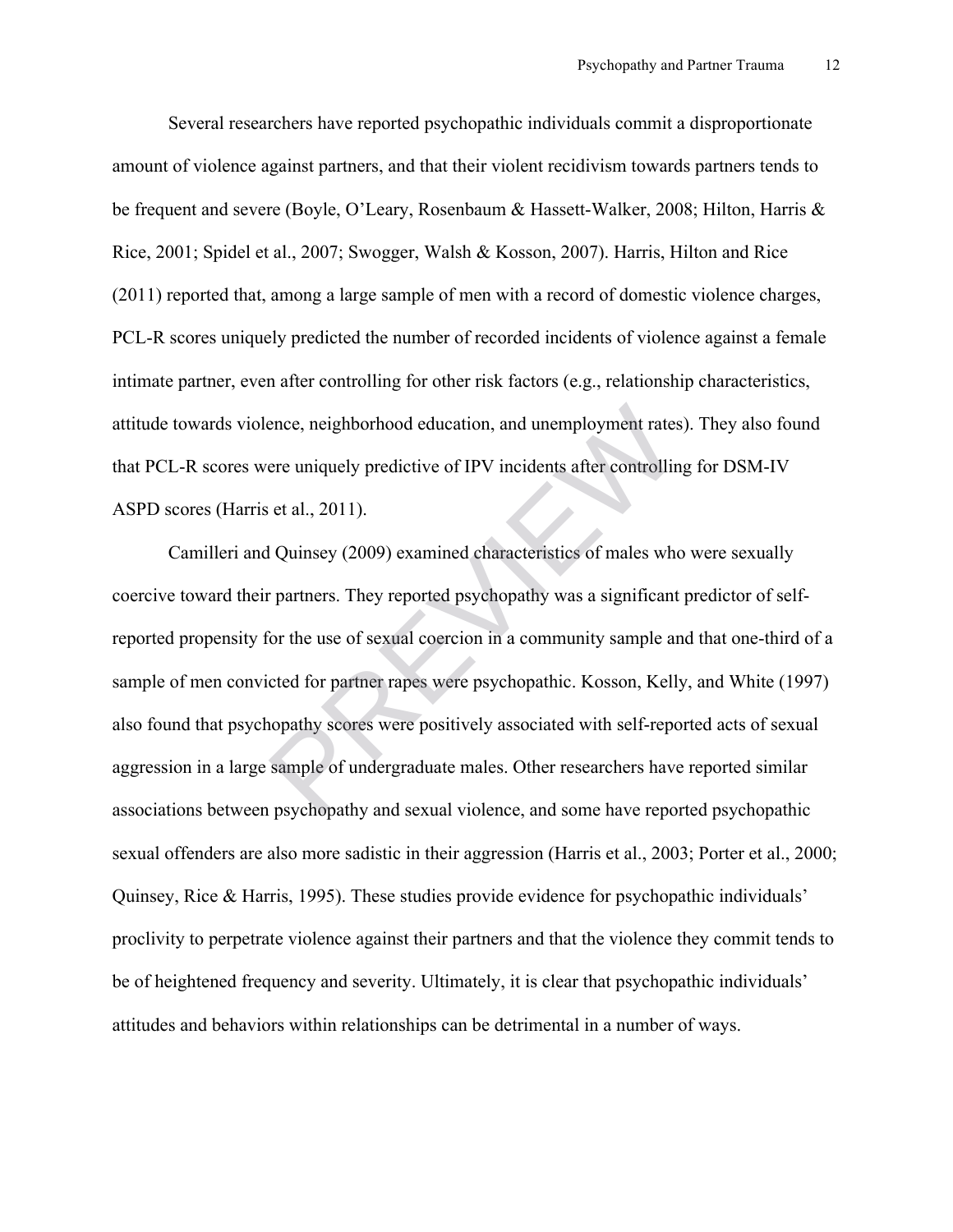#### **Psychopathy, Intimate Partner Violence, and Poor Outcomes**

There is ample evidence suggesting IPV is associated with high rates of psychosocial problems and poor psychological functioning for the survivor. Both physical violence and psychological abuse have been linked to a wide range of negative consequences for the victim. Physical violence has been associated with anxiety, social withdrawal, and suicide attempts (Gelles & Harrop, 1989; Russell, Lipov, Philips & White, 1989; Star, Clark, Goetz & O'Malia, 1979). Psychological abuse has been linked to problem drinking and chronic illness (Arias, Street & Brody, 1996; Marshall, 1996). In addition, both physical and psychological abuse have been consistently linked with depression and PTSD symptomology (Arias & Pape, 1999; Campbell, 1989; Jones, Hughes & Unterstaller, 2001).

As reviewed above, women reportedly involved with psychopathic individuals reported experiencing these various forms of abuse. To the degree that a relationship involving a psychopathic individual is characterized as having high levels of psychological, emotional, and physical abuse, it is likely that the partners of these individuals experience outcomes similar to those reported in victims of IPV. As discussed in earlier sections, there is limited research examining the direct effects of psychopathy within the context of a relationship. However, there have been many studies examining the impact of different forms of abuse within the relationship context. These forms of abuse are perpetrated by psychopathic offenders in many cases and likely contribute to poor outcomes for the victims, including depression, anxiety disorders and psychosocial problems. 6; Marshall, 1996). In addition, both physical and psych<br>ked with depression and PTSD symptomology (Arias &<br>es, Hughes & Unterstaller, 2001).<br>above, women reportedly involved with psychopathic in<br>arious forms of abuse. To

## **Examining Complex Posttraumatic Stress Disorder in the Context of Traumatic Relationships**

Traumas caused by humans, especially those perpetrated by significant others, appear to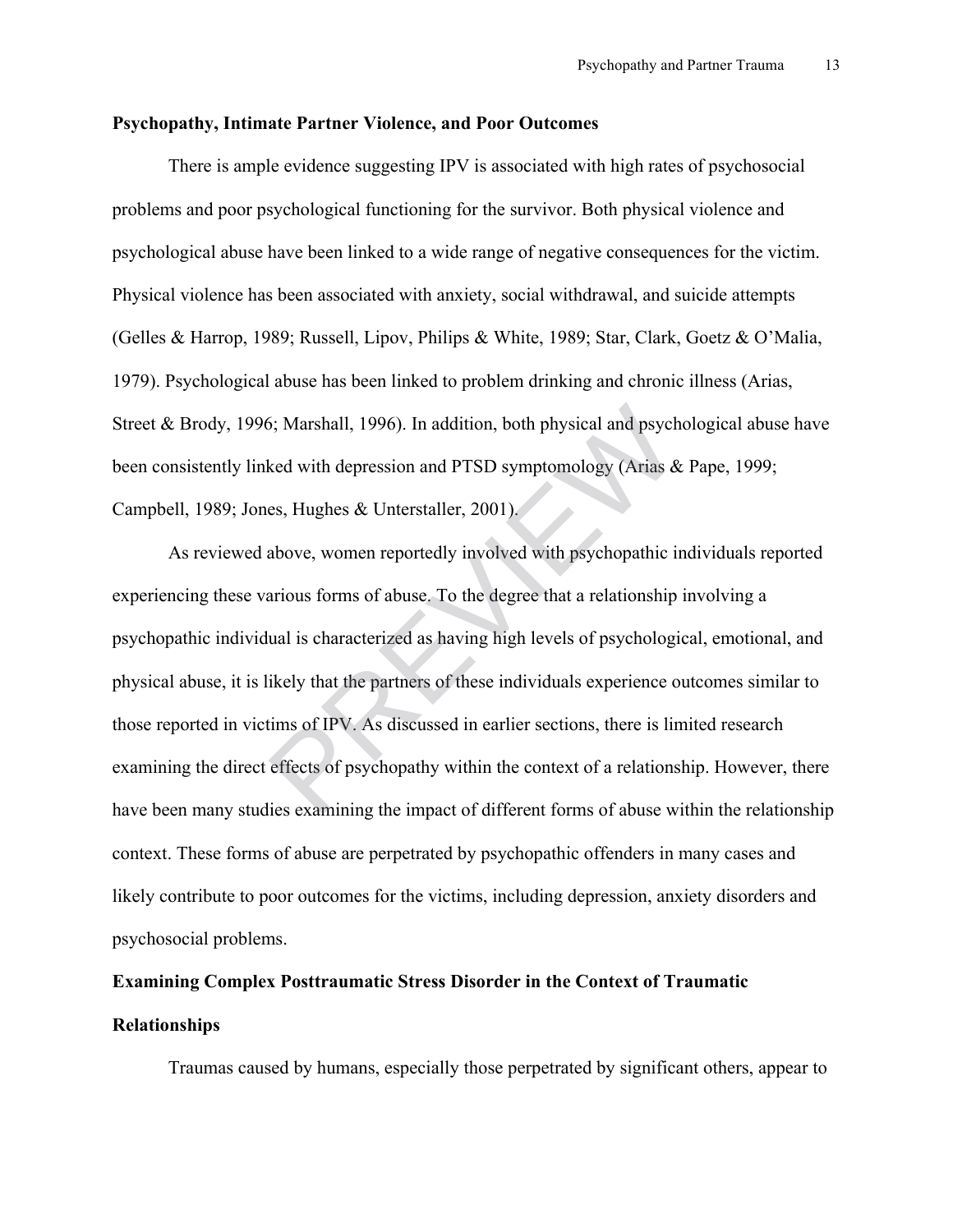have the longest lasting psychological effects for the survivors due to the complexity and chronic nature of the tumultuous relationship (Allen, 2001; Hermann, 1997; van der Kolk et al., 2005). Posttraumatic Stress Disorder is a widely studied disorder with several well-known vulnerability factors as well as an additional constellation of symptoms arguably resulting from complex interpersonal traumas, or traumatic relationships. A definition of 'traumatic relationships' has been adopted from Orzeck, Rokach, and Chin (2010) to describe any adult intimate relationship in which there is any form of abuse including: physical, sexual, emotional, psychological, financial, or spiritual abuse. Chronically abusive intimate relationships, such as romantic involvement with psychopathic individuals, could be categorized as a type of traumatic relationship for this reason.

Posttraumatic Stress Disorder is an anxiety disorder found in the Diagnostic and Statistical Manual of Mental Disorders (DSM-IV; American Psychiatric Association, 2000) that can result from experiencing a traumatic event in which the individual's life or physical safety was harmed or threatened, or in which another person's life or physical integrity was harmed or threatened. Posttraumatic Stress Disorder can develop in response to a wide range of traumatic events, including contexts such as violent assault, combat, terrorist attack, torture, or natural disasters. To meet criteria for PTSD, the individual's reaction to the event must first be that of intense fear, helplessness, or horror. Additional symptoms include reexperiencing the trauma (e.g., flashbacks or nightmares), persistent avoidance of reminders of the event (e.g., people or places that are associated with the event), and persistent symptoms of increased arousal (e.g., sleep difficulties, concentration problems, and heightened startle responses). abuse. Chronically abusive intimate relationships, such as a<br>ychopathic individuals, could be categorized as a type of tra<br>reason.<br>Press Disorder is an anxiety disorder found in the Diagnos<br>Mental Disorders (DSM-IV; Americ

There is a common misconception that only those who meet the DSM-IV criteria for PTSD have been truly traumatized compared to those who do not actually experience threats to

 $\boxed{07}$ cecile prinz

 $(8-9)$ 2 notes: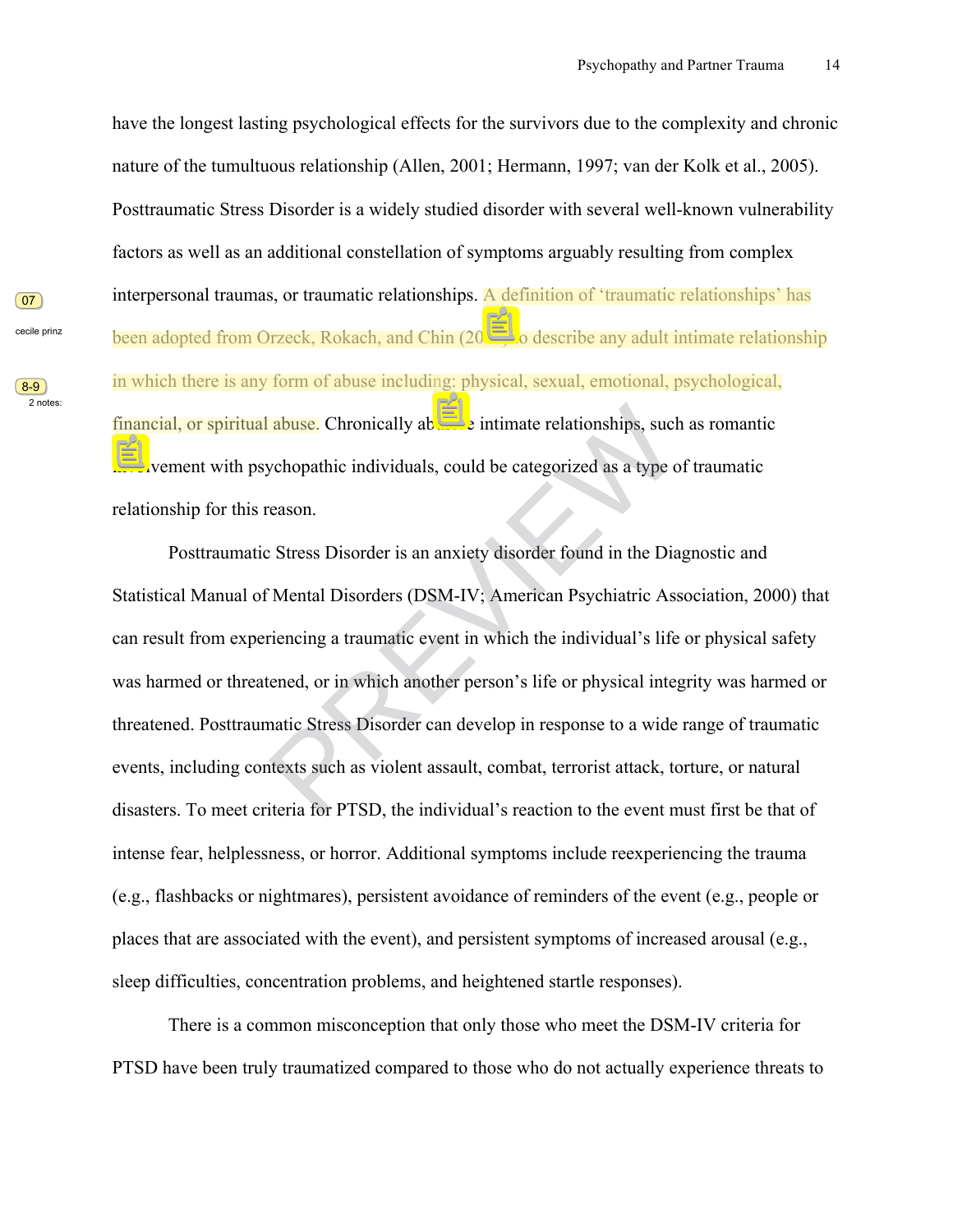their physical integrity (Weathers & Keane, 2007). However, several researchers have reported that psychological abuse is a stronger predictor of trauma symptoms than physical abuse (Arias & Pape, 1999; Elliston, 2002). Therefore, those who experience non-physical forms of abuse may not actually meet the current diagnostic criteria for PTSD, yet they still experience symptoms of trauma. The relationship between both physical and psychological victimization and PTSD has received a great deal of research attention because of the devastating effects that different types of trauma can have for the survivors.

Whereas the DSM-IV diagnosis of PTSD sufficiently describes symptoms for individuals who have experienced a single traumatic event, some researchers and clinicians argue it does not seem to sufficiently capture the symptomatology resulting from complex interpersonal traumas and extending above and beyond the DSM-IV PTSD criteria (Hermann, 1992; Luxenberg, Spinazzola & van der Kolk, 2001). There is evidence that traumatic relationships can lead to a more complex constellation of symptoms, typically labeled as either Complex PTSD (CPTSD) or as a Disorder of Extreme Stress Not Otherwise Specified (DESNOS). During the process of revising the DSM-III, a PTSD taskforce was initiated to delineate important symptoms to differentiate PTSD from DESNOS. They highlighted six areas of impaired functioning for victims of complex interpersonal traumas versus single traumas. The six areas of additional impairment include: affect and impulse regulation (e.g., difficulty controlling anger, selfdestructive behaviors, suicidal preoccupation, and excessive risk-taking), attention or consciousness (e.g., amnesia and dissociation), self-perception (e.g., guilt, shame, and feeling of ineffectiveness), relations with others (e.g., inability to trust and susceptibility to revictimization), somatization (e.g., digestive problems, chronic pain, and sexual symptoms), and belief systems (e.g., despair and hopelessness) (Luxenberg, Spinazzola & van der Kolk, 2001). DSM-IV diagnosis of PTSD sufficiently describes symptom<br>at a single traumatic event, some researchers and clinici<br>capture the symptomatology resulting from complex int<br>and beyond the DSM-IV PTSD criteria (Hermann, 199<br>r Ko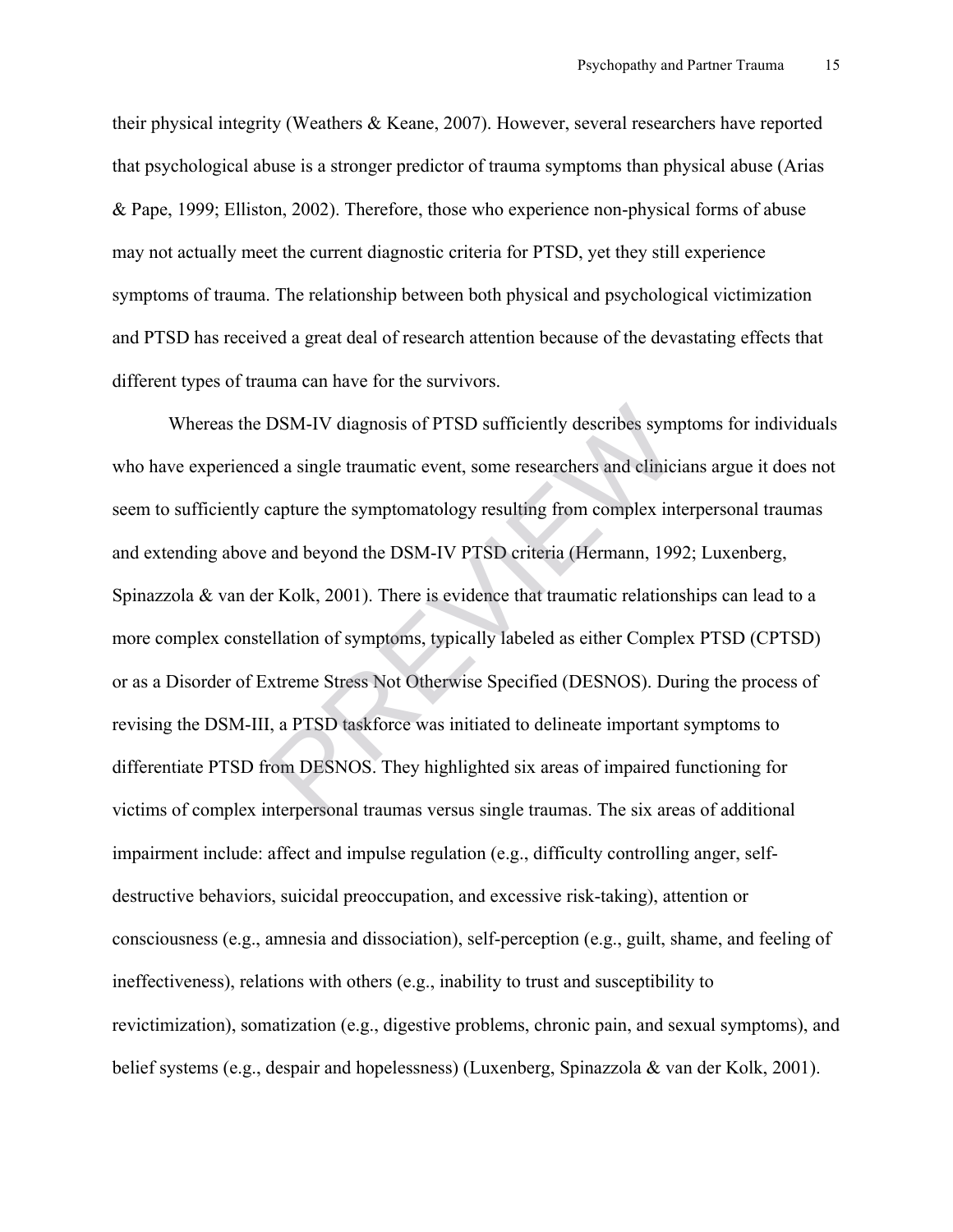Hermann (1992) suggests prolonged interpersonal victimization can actually lead to characterological personality changes in survivors, which can lead to susceptibility to further harm by themselves or others.

Although neither CPTSD or DESNOS is included as a distinct disorder in the DSM-IV, the symptoms that characterize these complex and extreme stress disorders are included under the "associated features" section as commonly exhibited by survivors of complex interpersonal trauma (e.g., IPV, childhood sexual or physical abuse), with an exacerbated risk for traumas occurring during early childhood. There was a debate as to whether CPTSD belonged as a distinct diagnosis in the DSM-V, or whether the complex symptoms associated with interpersonal traumas should remain as part of the "associated features" of PTSD (Blaz-Kapusta, 2008).

In the context of traumatic relationships, it then seems important to examine these other types of impairments (e.g., affect regulation, dissociation, and self-perception) in addition to the standard DSM-IV PTSD symptoms. There is a large body of research suggesting that individuals who meet the criteria for DESNOS or CPTSD have a history of interpersonal trauma and have experienced multiple victimizations or traumatic events of an extended duration (Courtois, 2004; Hermann, 1992). Moreover, these experiences appear to be commonly reported among women in stressful interpersonal relationships, such as relationships with psychopathic partners. Some clinicians and researchers have begun to assess for these additional areas of impairment associated with DESNOS rather than assessing symptoms resulting from one single traumatic event in order to gain a more comprehensive understanding of victims' current functioning. This is especially important for clinicians because these additional DESNOS symptoms can sometimes mimic other psychological disorders. Luxenberg and colleagues (2001) have argued ly childhood. There was a debate as to whether CPTSD<br>the DSM-V, or whether the complex symptoms associa<br>s should remain as part of the "associated features" of P<br>t of traumatic relationships, it then seems important to e<br>s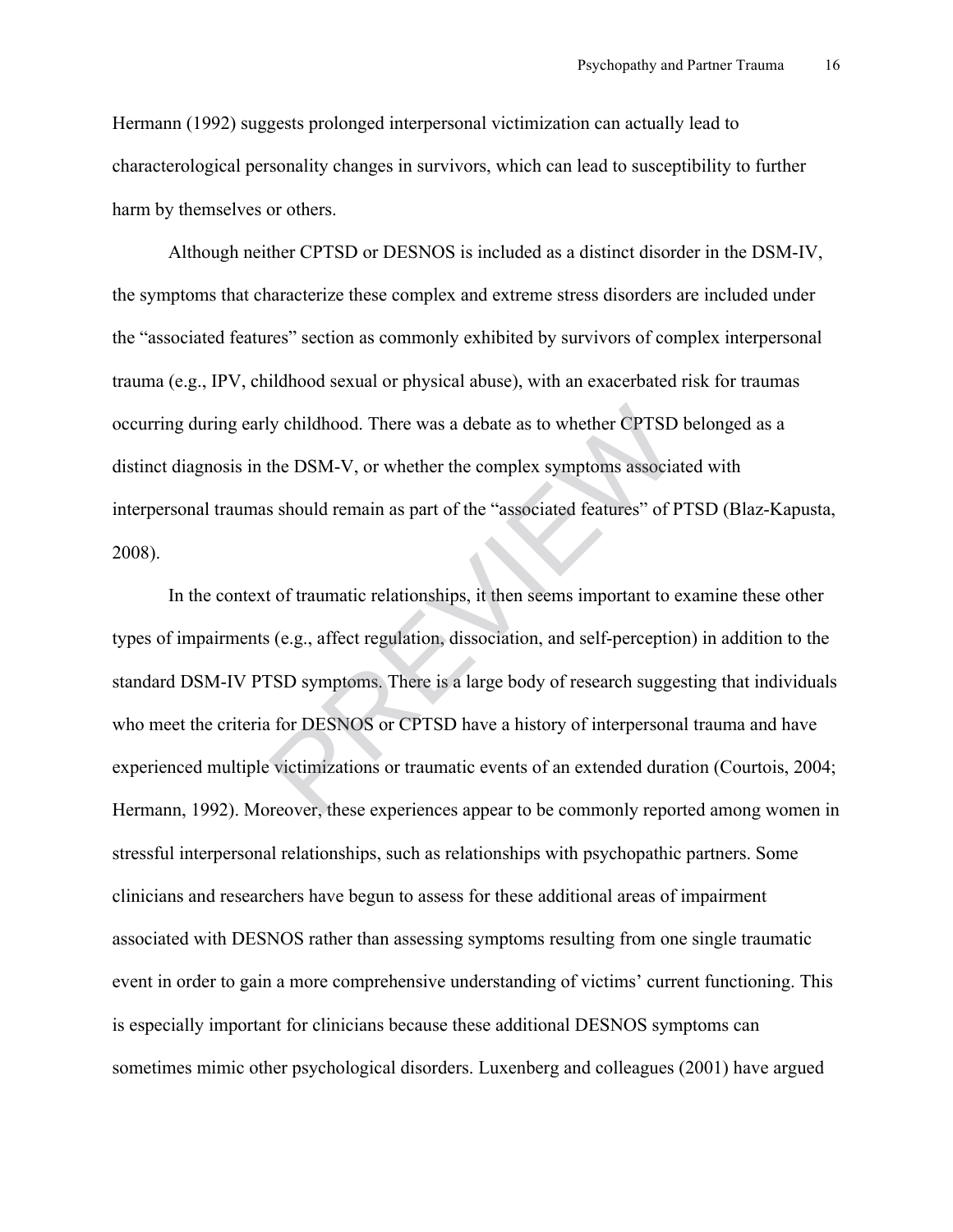that if clinicians do not recognize that the presenting symptoms are connected with CPTSD, their treatment approach may target the wrong symptoms and could potentially be detrimental (Hermann, 1992).

#### **Vulnerability Factors in the Development of Complex Posttraumatic Stress Disorder**

As mentioned in the previous sections, psychopathy has been linked to poor outcomes, including somatic complaints, hostility, depression, and anxiety. Although PTSD symptoms have not been directly assessed among victims of psychopathic individuals, it is likely psychopathy is associated with heightened rates of PTSD symptoms as well. Current or former partners of psychopathic individuals may be at risk for developing PTSD symptoms in response to potentially traumatic events, such as incidents of physical abuse, or due to the traumatic nature of the relationship itself. There are a few possible explanations for the existence of a relationship between women's PTSD symptoms and their partners' psychopathic traits. First, there is some evidence suggesting that abuse that occurs within the context of traumatic relationships can directly cause PTSD. Women in abusive relationships may experience these traumatic events on a frequent basis, which puts them at a heightened risk for eventually developing PTSD. htened rates of PTSD symptoms as well. Current or form<br>luals may be at risk for developing PTSD symptoms in i<br>events, such as incidents of physical abuse, or due to the<br>f. There are a few possible explanations for the exis

Alternatively, a second explanation for this relationship is that PTSD symptoms may have been present before becoming involved in a traumatic relationship. One possibility is that women involved with psychopathic individuals were exposed to prior trauma before experiencing any abuse in their current relationships. They may appear to have PTSD symptoms as a result of the traumatic relationships, they may have had preexisting symptoms of PTSD from a previous trauma that have gone untreated. Women involved with psychopathic individuals may have had a greater likelihood of having been victimized during childhood, which in turn may be associated with a greater number of PTSD symptoms. This possibility is often difficult to discern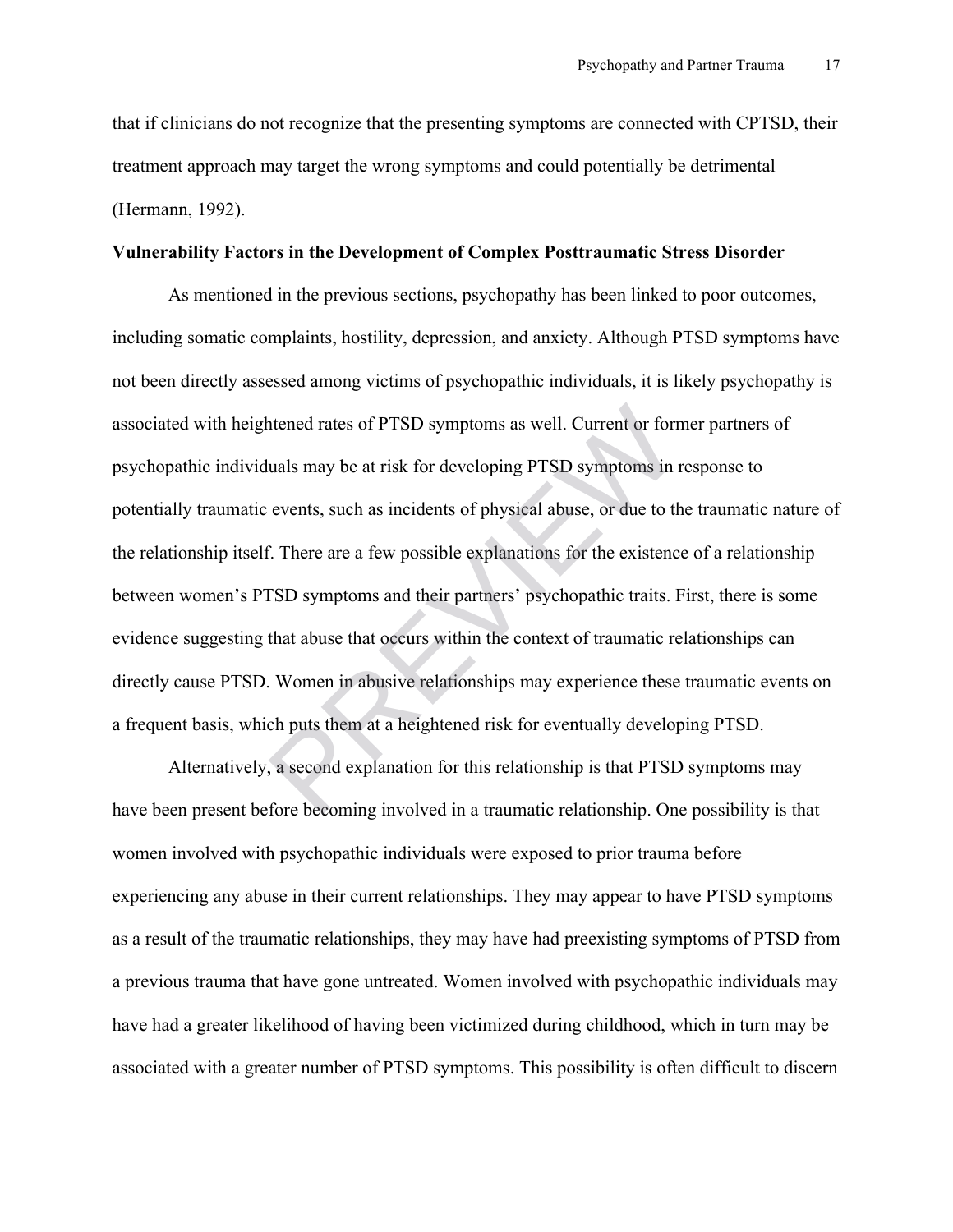as well, given that many studies fail to assess for both previous and current traumas and tend to ignore other possible vulnerability factors.

A third possibility is that preexisting vulnerability factors may cause some women to be more susceptible to developing PTSD in response to an abusive relationship. Trauma theories of psychopathology suggest that psychological trauma, particularly interpersonal trauma in early childhood, is a major factor in the development of later psychiatric disorders, including PTSD (Briere, 1987; Finkelhor, 1985; Herman, 1992; Roth et al., 1997). A meta-analysis of risk factors for adult PTSD revealed that a reported history of childhood abuse or other prior traumas was significantly associated with later PTSD symptoms and diagnoses (Brewin, Andrews & Valentine, 2000).

Not only can early trauma directly lead to later PTSD development, but it could also cause individuals to become more susceptible to experiencing additional traumas during adulthood. A life-course approach suggests that both childhood and adulthood victimization may play a role in the development of later problems (Banyard, Williams & Siegel, 2001). For example, Russell (1986) reported survivors of childhood sexual abuse are at almost twice the risk of experiencing sexual harassment, rape, or IPV during adulthood. In addition, women who witnessed domestic violence or were sexually victimized during childhood appear to be at an increased risk for a subsequent marriage to an abusive partner (Goodwin, McMarty & DiVasto, 1982; Hotaling & Sugarman, 1986). Becker, Stuewig, and McCloskey (2010) found that, not only did both IPV and a history of child abuse independently predict PTSD symptoms, but also that IPV mediated the relationship between childhood physical abuse and adult PTSD. Other studies have reported similar findings in that women who experienced childhood abuse were up to ten times more likely to experience adult IPV in comparison to women who were not abused aled that a reported history of childhood abuse or other j<br>ted with later PTSD symptoms and diagnoses (Brewin,<br>early trauma directly lead to later PTSD development, l<br>become more susceptible to experiencing additional tra<br>